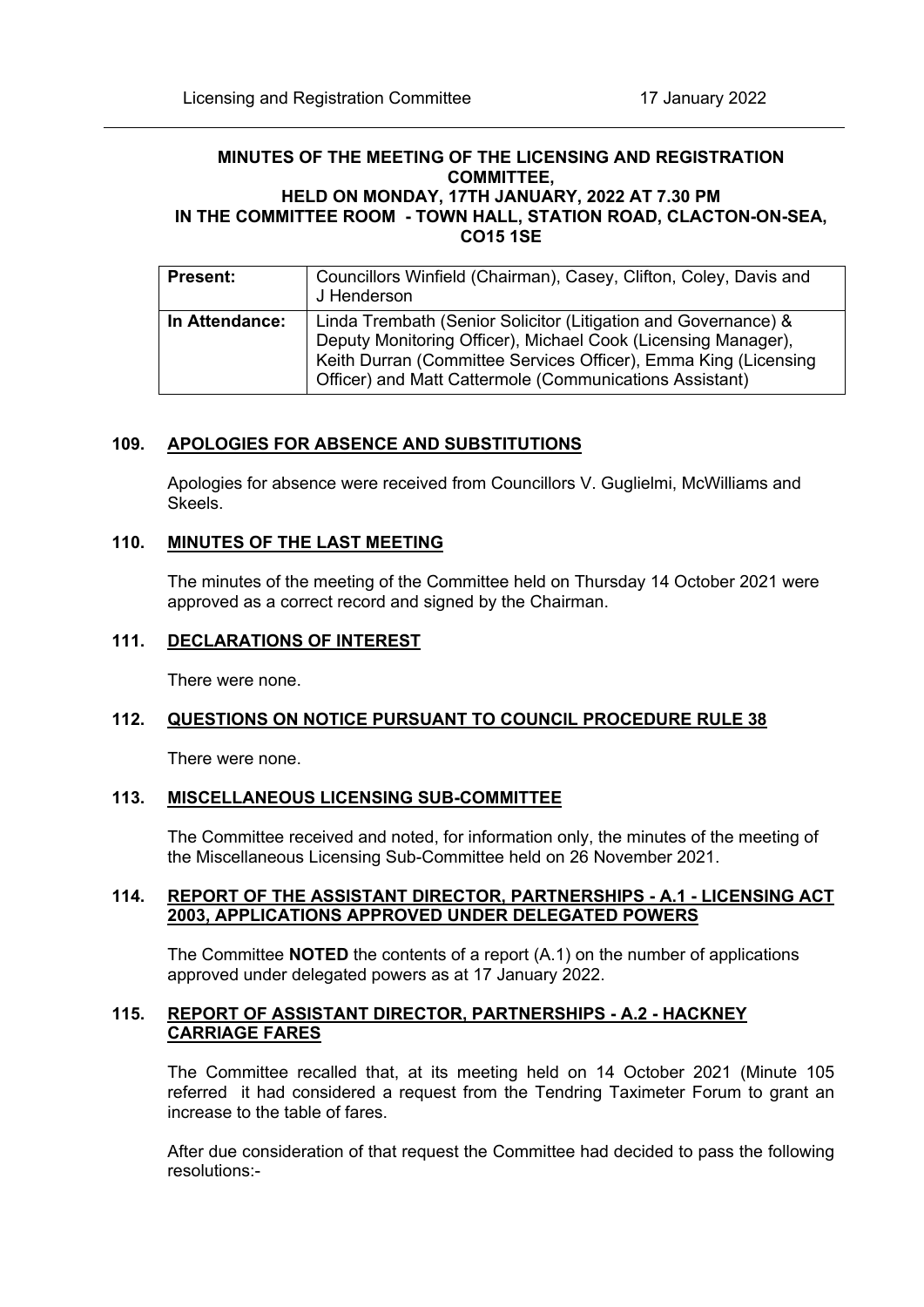- *a) "The Committee is minded to grant the Tendring Taximeter Forum's request for an increase in the Hackney Carriage Fare Scale;*
- *b) Public Notice to be given of the intention of the Council to increase and amend the Hackney Carriage Fare Scale operative within the District in accordance with the request made by the Tendring Taximeter Forum;*
- *c) That any representations received in response to the said public notice be considered at the next meeting of the Committee; and*
- *d) That if no representations are received to the said public notice, or if all representations that are received are in favour of the fare increase, the Licensing Manager in consultation with the Chairman (or failing him the Vice-Chairman) of the Committee be authorised to implement the new Hackney Carriage Fare Scale within the District with effect from 28 days following the end of the public consultation period".*

It was reported that five representations had been received as a result of the public notice having been placed in the local press and letters being sent to all licensed drivers within the District.

After duly considering the representations received and an in-depth discussion the Committee **RESOLVED** that:

- a) an increase to the table of fares operative within the District, as set out in Appendix A to item A.2 of the Report of the Assistant Director (Partnerships) be approved and brought into operation with effect from 28 days following the decision of this Committee.
- b) the Licensing Manager be authorised to proceed with the public notice of the intention of the Council to increase and amend the Hackney Carriage Fare Scale operative within the District in accordance with the request made and now approved.

# **116. REPORT OF ASSISTANT DIRECTOR, PARTNERSHIPS - A.3 - REVIEW OF THE COUNCIL'S DRAFT STATEMENT OF GAMBLING POLICY AFTER PUBLIC CONSULTATION**

Further to Minute 106 (14.10.21) the Committee considered the responses received from the public consultation that had taken place for the review of the Council's Statement of Gambling Policy.

Members were aware that the Council was required to review and renew its Statement of Gambling Policy every three years in accordance with the Gambling Act 2005. The review and renewal of the policy was subject to public consultation and must be adopted by Full Council on recommendation from the Licensing and Registration Committee and Cabinet.